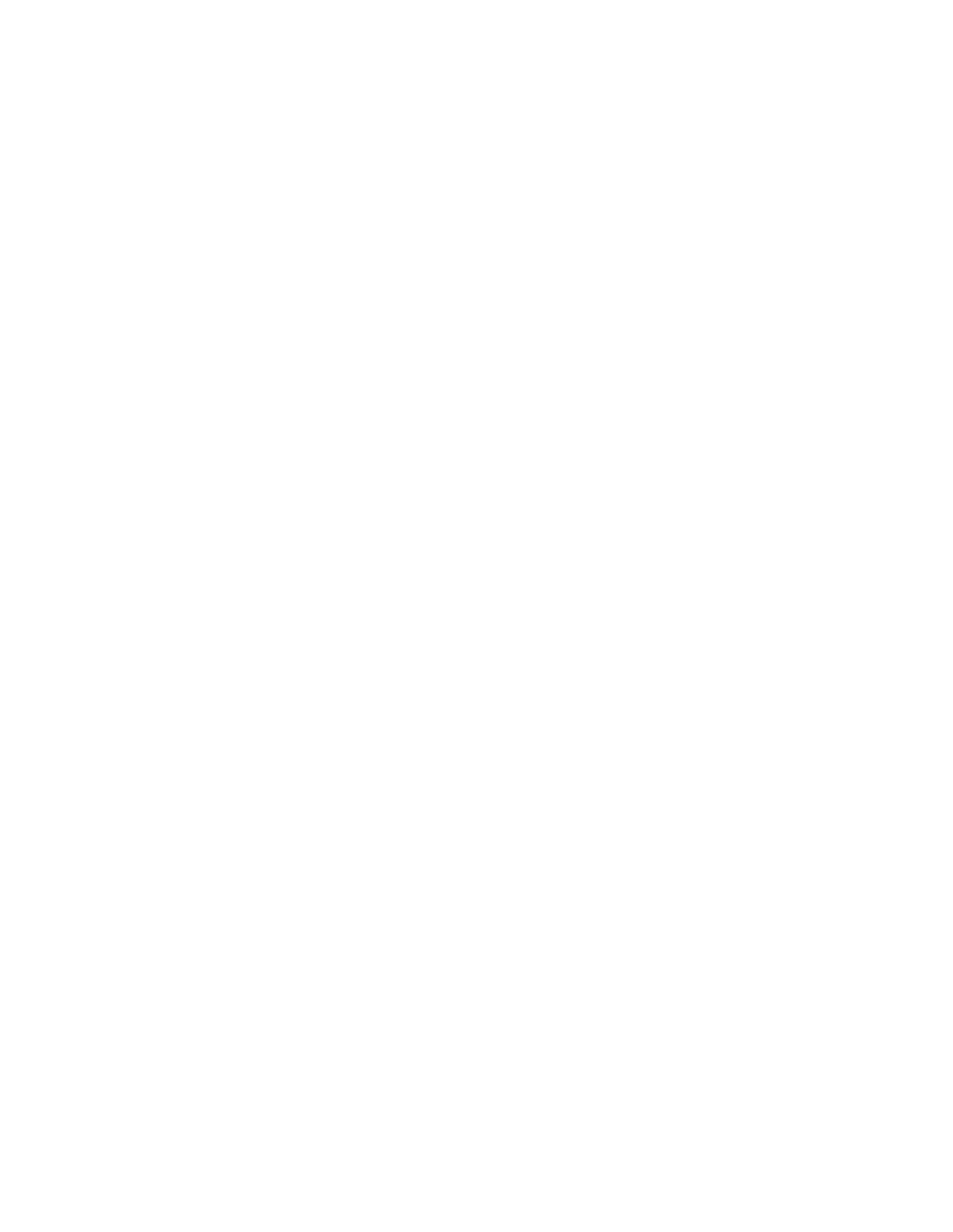### **Schulhandball Mödling Johann-Steinböckstrasse 5 2344 Maria Enzersdorf**

**Austria**

Homepage www.handball-hypo-noe.at

### **Main Playing Hall BSFZ Südstadt**

Liese Propkop Platz 1 2344 Maria Enzersdorf Austria

1. Office Tel. +43 2236 26833 1. Office Fax +43 2236 26833 111 1.e-Mail suedstadt@bsfz.at Homepage http://www.bsfz.at

*Nearest Airport is Vienna International Airport (15km)*

### **Contact person(s) for the EC**

Gunnar Prokop Tel. - Private +43 676 88590500 (mobile)

### **Colour of player's uniform - light**

Player shirt: yellow Player short: blue Goalkeeper shirt: multi-colour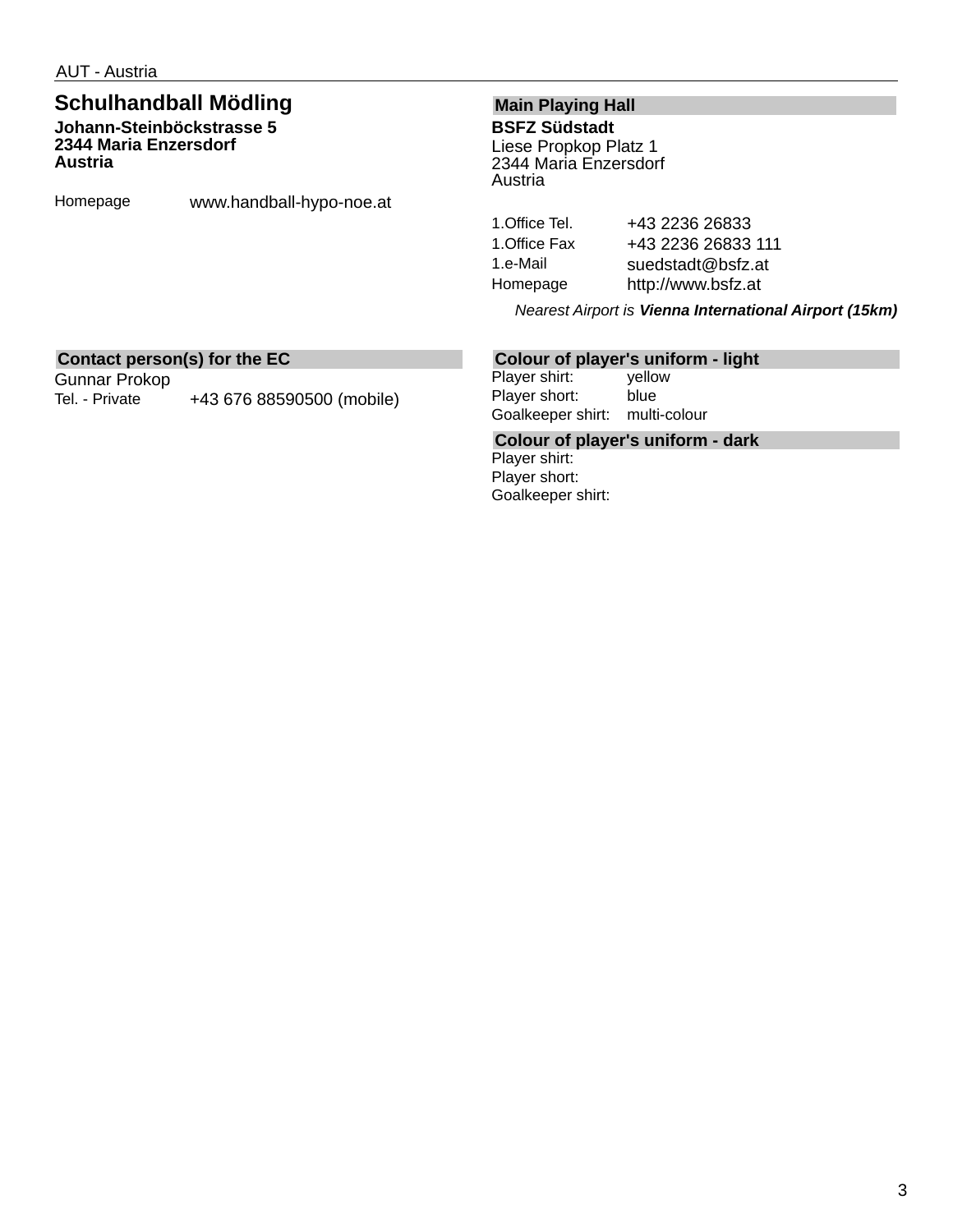### **Zeljeznicar Hadzici Hadzeli 155 71240 Hadzici Bosnia Herzegovina**

### **Main Playing Hall**

**K.S.I.R.C. Hadzici** ul. Andelka Lazetica b.b. 71240 Hadzici Bosnia Herzegovina

| 1.Office Tel. | +387 33 420920 |
|---------------|----------------|
| 1.Office Fax  | +387 33 420920 |

*Nearest Airport is Butmir-Sarajevo (20km)*

### **Contact person(s) for the EC**

Ismet Dervisevic

### **Colour of player's uniform - light**

Player shirt: blue Player short: blue Goalkeeper shirt: grey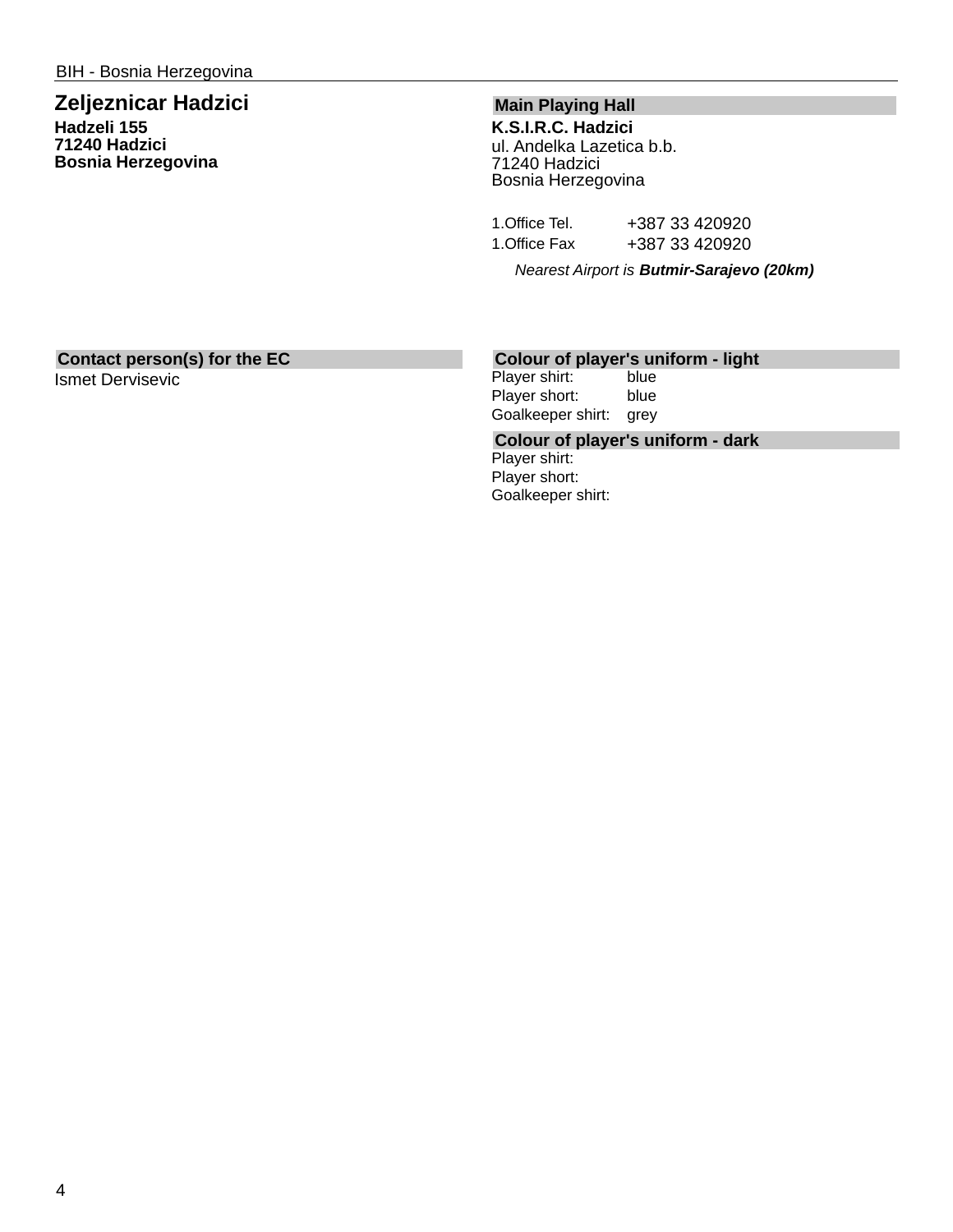## **Universität Gomel**

**Walerij Krukoskij st. Perwomajskaj 16 246000 Gomel Belarus**

| Tel. - Office  | +375 232 555550 |
|----------------|-----------------|
| Tel. - Private | +375 232 532361 |
| Fax - Office   | +375 232 539477 |
| Email          | rggu@gsu.unibel |

### **Contact person(s) for the EC**

Valerij Krukovski Tel. - Office  $+375232557709$ 

### **Colour of player's uniform - light**

Player shirt: green Player short: black Goalkeeper shirt: blue

# **Colour of player's uniform - dark**

Player shirt: Player short: blue Goalkeeper shirt: yellow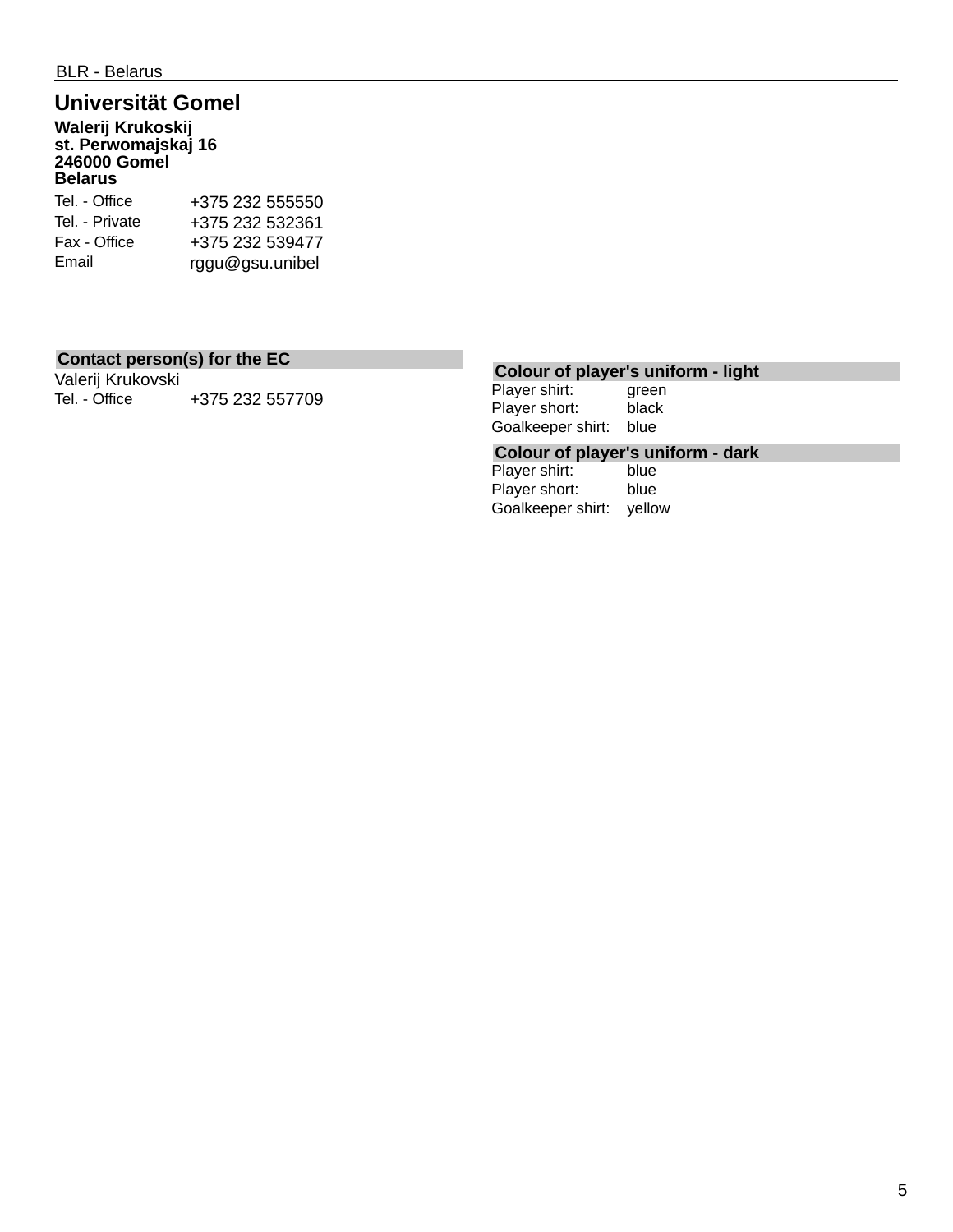### **ZRK "Kaltenberg" Split Slobode 16 B p.p. 444 21000 Split Croatia**

Email split.kaltenberg@st.htnet.hr

### **Main Playing Hall**

**Sportski Centar "Gripe",Split** Osjecka 11 21 000 Split **Croatia** 

1.Office Tel. +385 21 559333 1.Office Fax +385 21 559366

*Nearest Airport is Split (20km)*

### **Contact person(s) for the EC**

Silvana Bonkovic

Valeriy Trumbic

### **Colour of player's uniform - light**

Player shirt: yellow Player short: blue Goalkeeper shirt: blue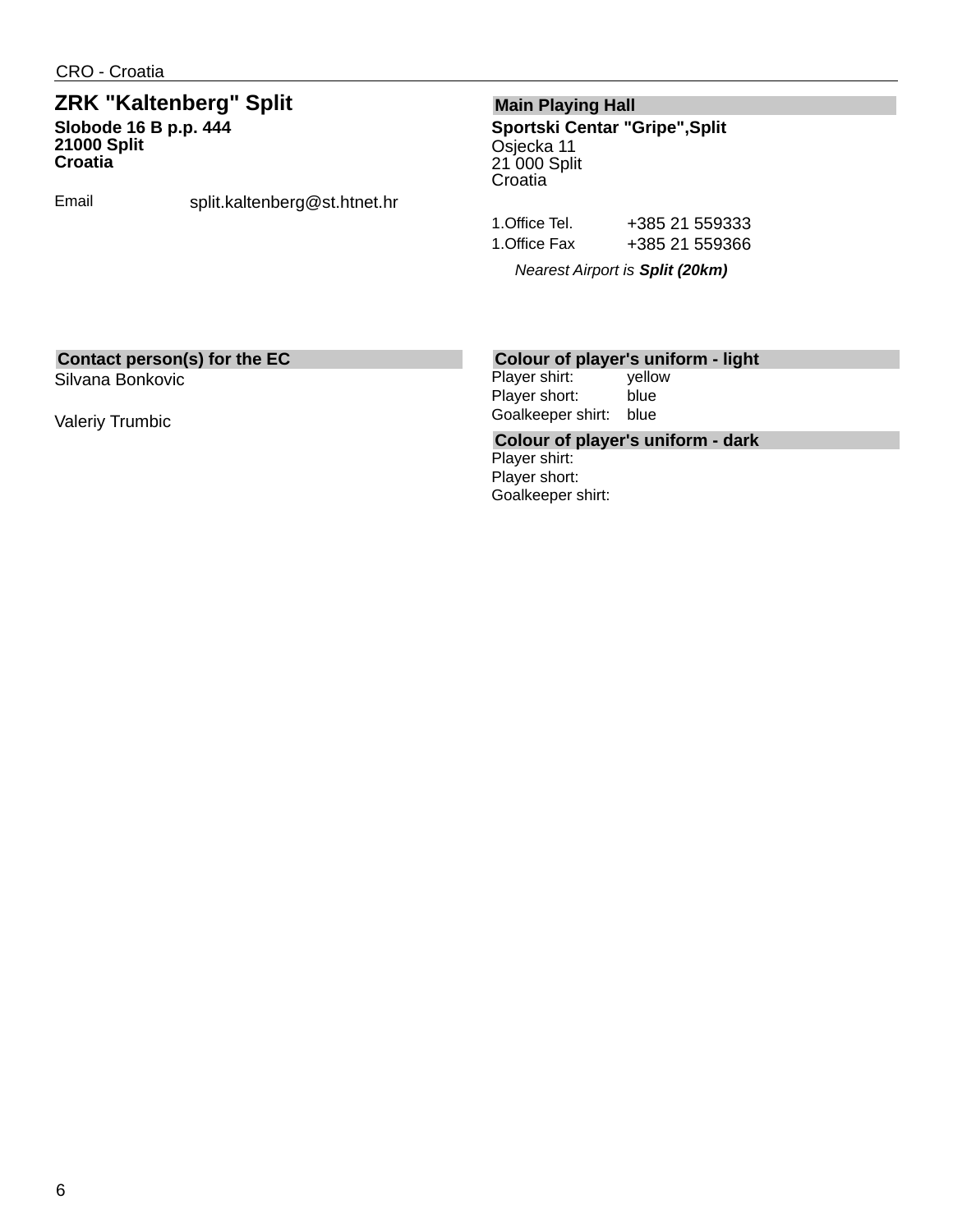### **Frederikshavn F.I.**

**Idraetshallen Rimmens Alle 35 9900 Frederikshavn Denmark**

### **Main Playing Hall**

**Arena Nord,Frederikshavn** Harald Nielsens Plads 9 9900 Frederikshavn **Denmark** 

1. Office Tel. +45 96 201050

*Nearest Airport is Aalborg (70km)*

### **Contact person(s) for the EC**

Anker Krog

### **Colour of player's uniform - light**

Player shirt: Black Player short: Black Goalkeeper shirt: Red

**Colour of player's uniform - dark** Player shirt: Player short: Goalkeeper shirt:

### **GOG Gudme**

**Jacob Jorgensen Staerkaervej 1 5884 Gudme Denmark**

| +45 62 252135           |
|-------------------------|
| +45 62 251330           |
| +45 62 252124           |
| aase@gogsvendborgtgi.dk |
| www.gogsvendborgtgi.dk  |
|                         |

### **Contact person(s) for the EC**

Niels Kildelund

Aase Lonberg

#### **Main Playing Hall Phönix Tag Arena** Staerkaervej 1 5884 Gudme

**Denmark** 

| 1.Office Tel. | +45 62 252135 |
|---------------|---------------|
| 1.Office Fax  | +45 62 252124 |

*Nearest Airport is Billund (140km)*

#### **Colour of player's uniform - light**

Player shirt: yellow Player short: black Goalkeeper shirt: red

#### **Colour of player's uniform - dark**

Player shirt: Player short: Goalkeeper shirt: blue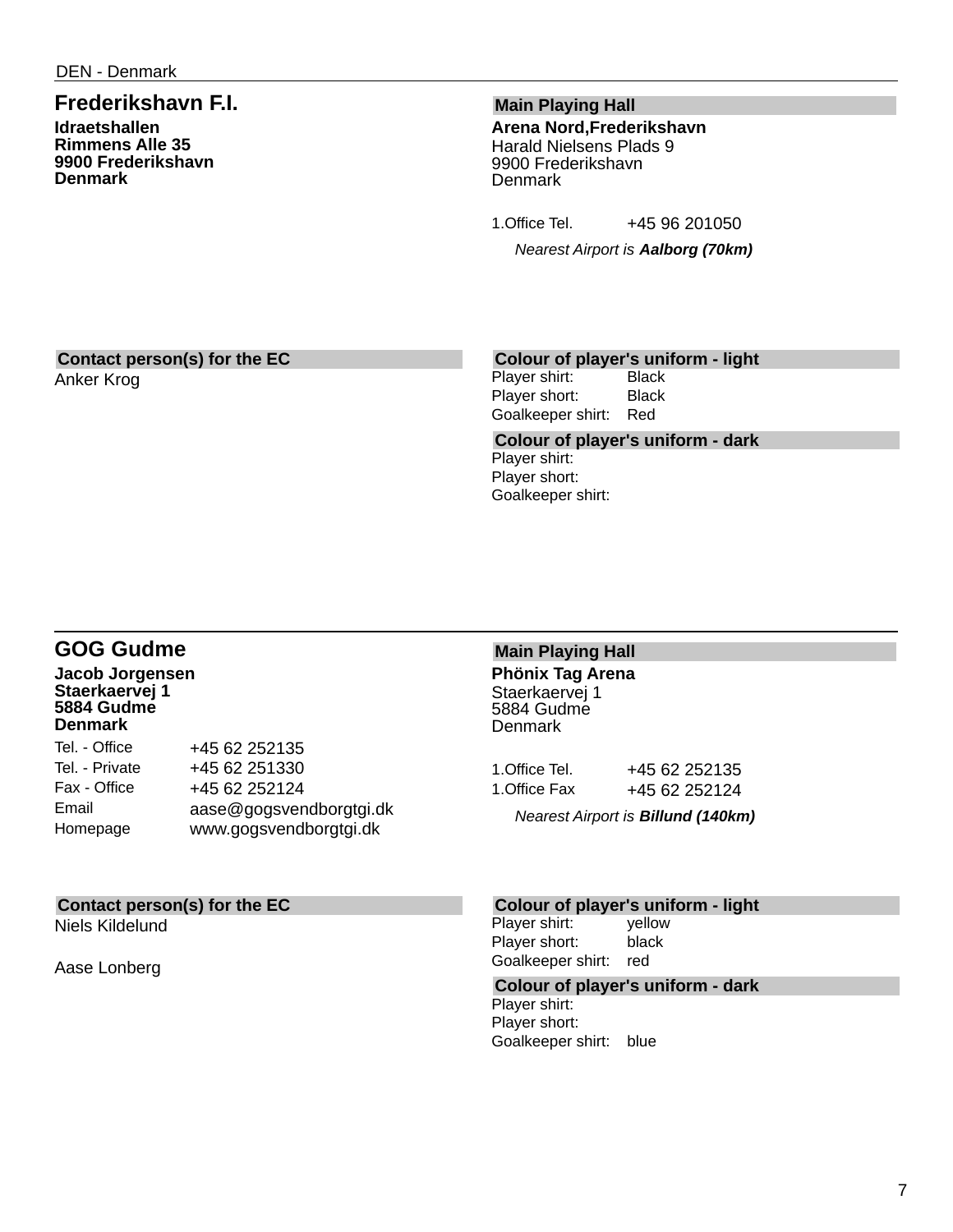### **Bera-Bera San Sebastian Travesia Rodil, 8 20013 Donostia/Gipuzkoa Spain**

| Tel. - Office | +34 670 274540 (mobile)                              |
|---------------|------------------------------------------------------|
| Email         | balonmano@berabera.eus                               |
| Homepage      | https://berabera.com/es/secciones/balonmano/noticias |

### **Main Playing Hall**

**Polideportivo Jose A. GASCA,San Sebastian** Paseo de Anoeta, 8 20 014 San Sebastián Spain

1.Office Tel. +34 943 481890

*Nearest Airport is San Sebastian (22km) Alternative Airport is Bilbao (101km)*

### **Contact person(s) for the EC**

Tatiana Garmendia Lopez

### **Colour of player's uniform - light**

Player shirt: blue Player short: blue Goalkeeper shirt: red

# **Colour of player's uniform - dark**

Player shirt: Player short: black Goalkeeper shirt: green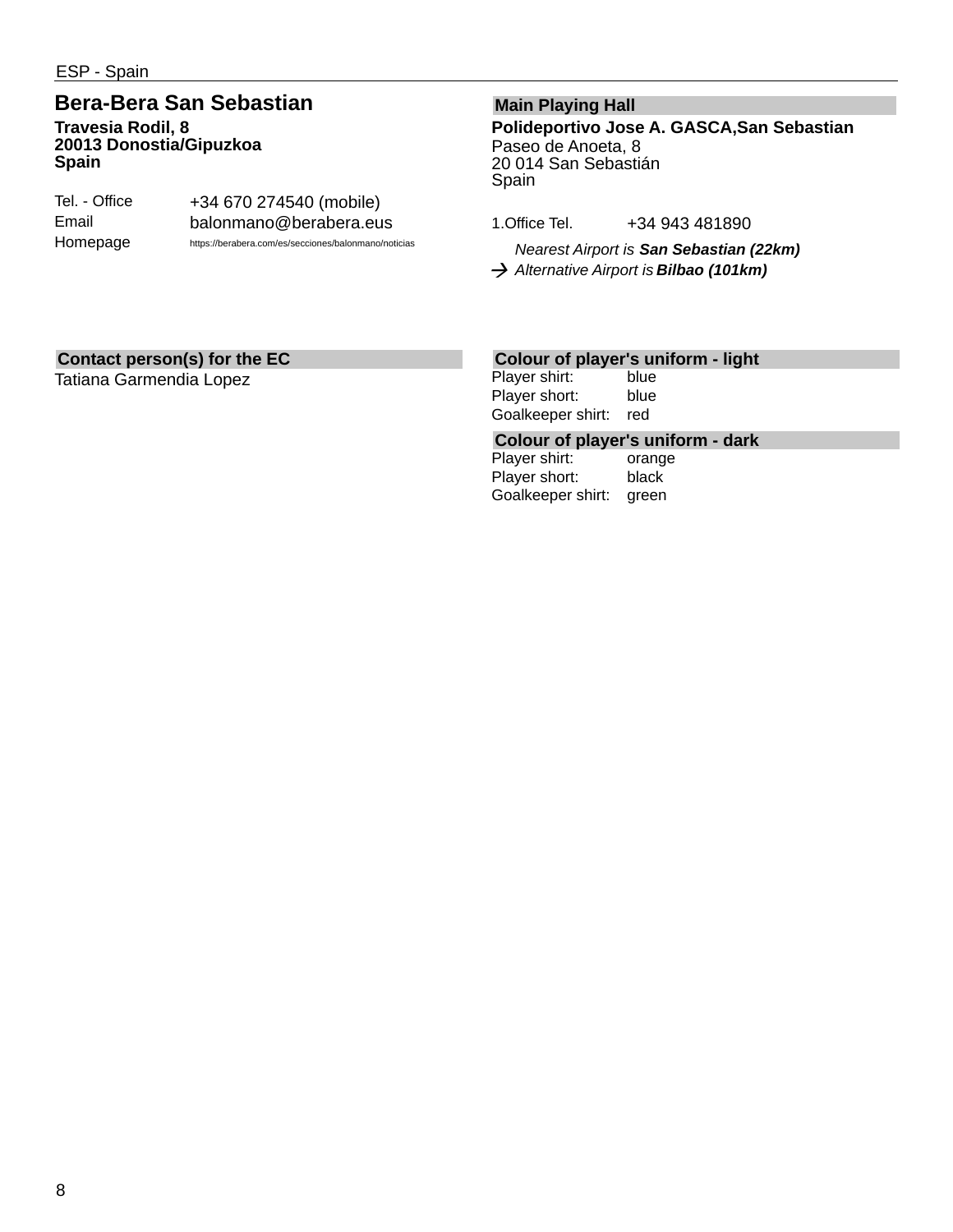### **Handball Cercle Nimes**

**160 Av. du Languedoc BP 50033 30023 Nimes Cedex 1 France**

Tel. - Office Email Homepage +33 4 66369798 ogebelin@wanadoo.fr www.hbcn.fr

### **Main Playing Hall**

**Le Parnasse - Nimes** 160 Avenue du Languedoc 30900 Nimes France

1.Office Tel. +33 9 71260139 1. Office Fax +33 4 66646856

*Nearest Airport is Montpellier Frejorgues (52km) Alternative Airport is Marseille Provence (120km)*

### **Contact person(s) for the EC**

Olivier Gebelin

# **Colour of player's uniform - light**

Player shirt: Player short: black Goalkeeper shirt: orange

## **Colour of player's uniform - dark**

Player shirt: Player short: black Goalkeeper shirt: black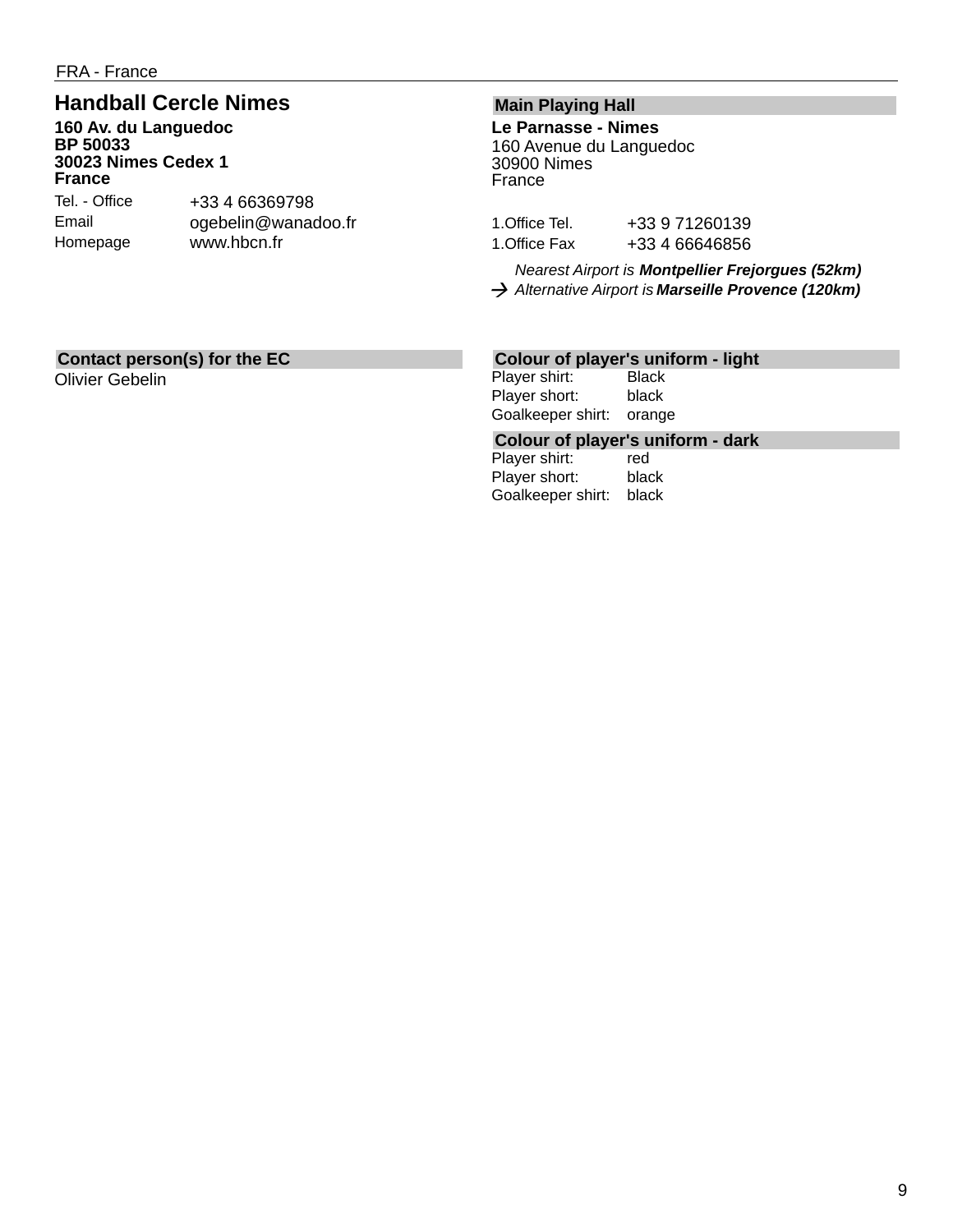### **Frankfurter Handball Club Stendaler Strasse 26 15 234 Frankfurt/Oder Germany**

| Tel. - Office  | +49 335 63398            |
|----------------|--------------------------|
| Tel. - Office  | +49 172 7930404 (mobile) |
| Tel. - Private | +49 179 7608586 (mobile) |
| Fax - Office   | +49 335 6803035          |
| Email          | info@f-hc.de             |
| Homepage       | www.f-hc.de              |

### **Contact person(s) for the EC**

Dietmar Schmidt

Angela Zimmermann

### **Main Playing Hall**

**Brandenburg Halle** Stendaler Strasse 26 15 234 Frankfurt (Oder) **Germany** 

| +49 335 6837357                   |
|-----------------------------------|
| +49 335 6837358                   |
| schmidt@sport-in-frankfurt.de     |
| http://www.sport-in-frankfurt.de/ |
|                                   |

*Nearest Airport is Berlin Tegel (90km)*

### **Colour of player's uniform - light**

Player shirt: red Player short: red Goalkeeper shirt: blue

## **Colour of player's uniform - dark**

Player shirt: Player short: black Goalkeeper shirt: purple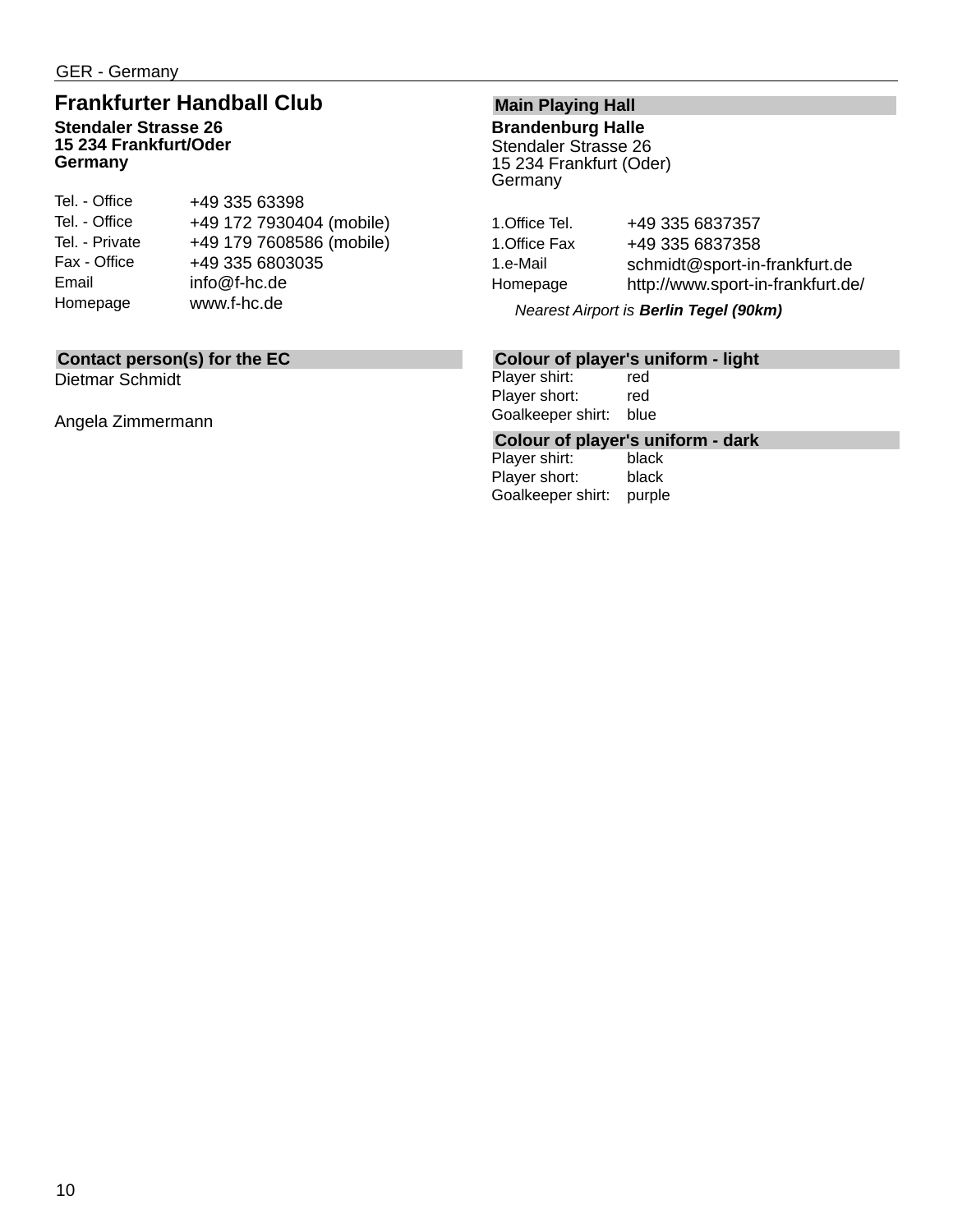### **Gymnastiki Enosi Verias 1B Kiriotissis;Post Box 111 59100 Veria Greece**

### **Main Playing Hall**

**Kapa Verias Dimitrios Vikelas** Makrochori Verias 59100 Veria-Thessalonikis **Greece** 

| 1.Office Tel. | +30 23310 42111 |
|---------------|-----------------|
| 1.Office Fax  | +30 23310 76969 |

*Nearest Airport is Thessaloniki (100km)*

### **Contact person(s) for the EC**

Asterios Fevgas Email - Standard astesa@acn.gr

### **Colour of player's uniform - light**

Player shirt: red Player short: blue Goalkeeper shirt: yellow

## **Colour of player's uniform - dark**

Player shirt: Player short: white Goalkeeper shirt: green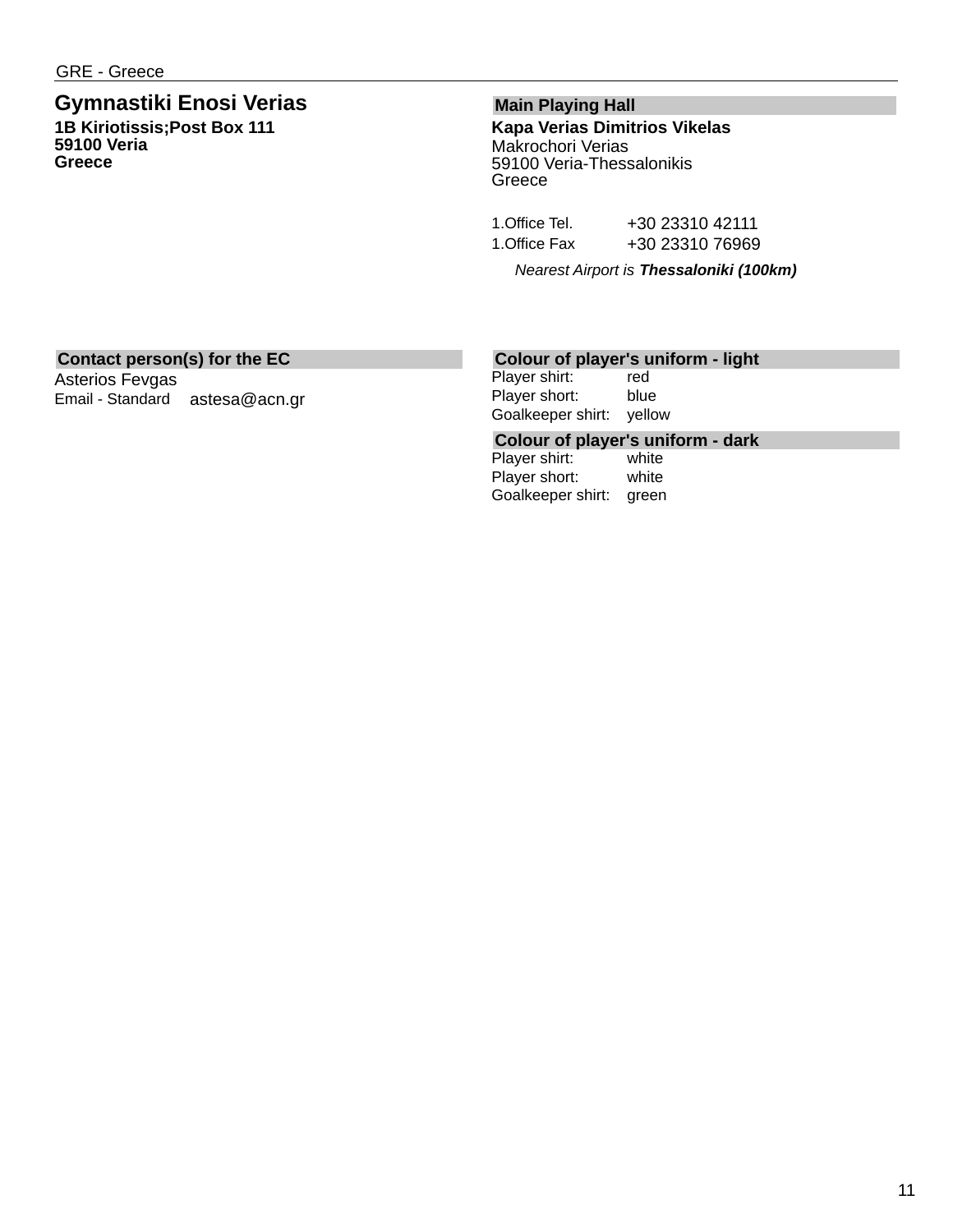### **Vasas Budapest Fáy utca 58 1139 Budapest Hungary**

### **Main Playing Hall**

**Vasas Sporthalle;Budapest** Fáy u. 58 1139 Budapest Hungary

1. Office Tel. +36 1 1209457 1. Office Fax +36 1 1296073

*Nearest Airport is Budapest - Liszt Ferenc (20km)*

### **Contact person(s) for the EC**

Andras Gyalog

# **Colour of player's uniform - light**

Player shirt: Player short: blue-red Goalkeeper shirt: multi-colour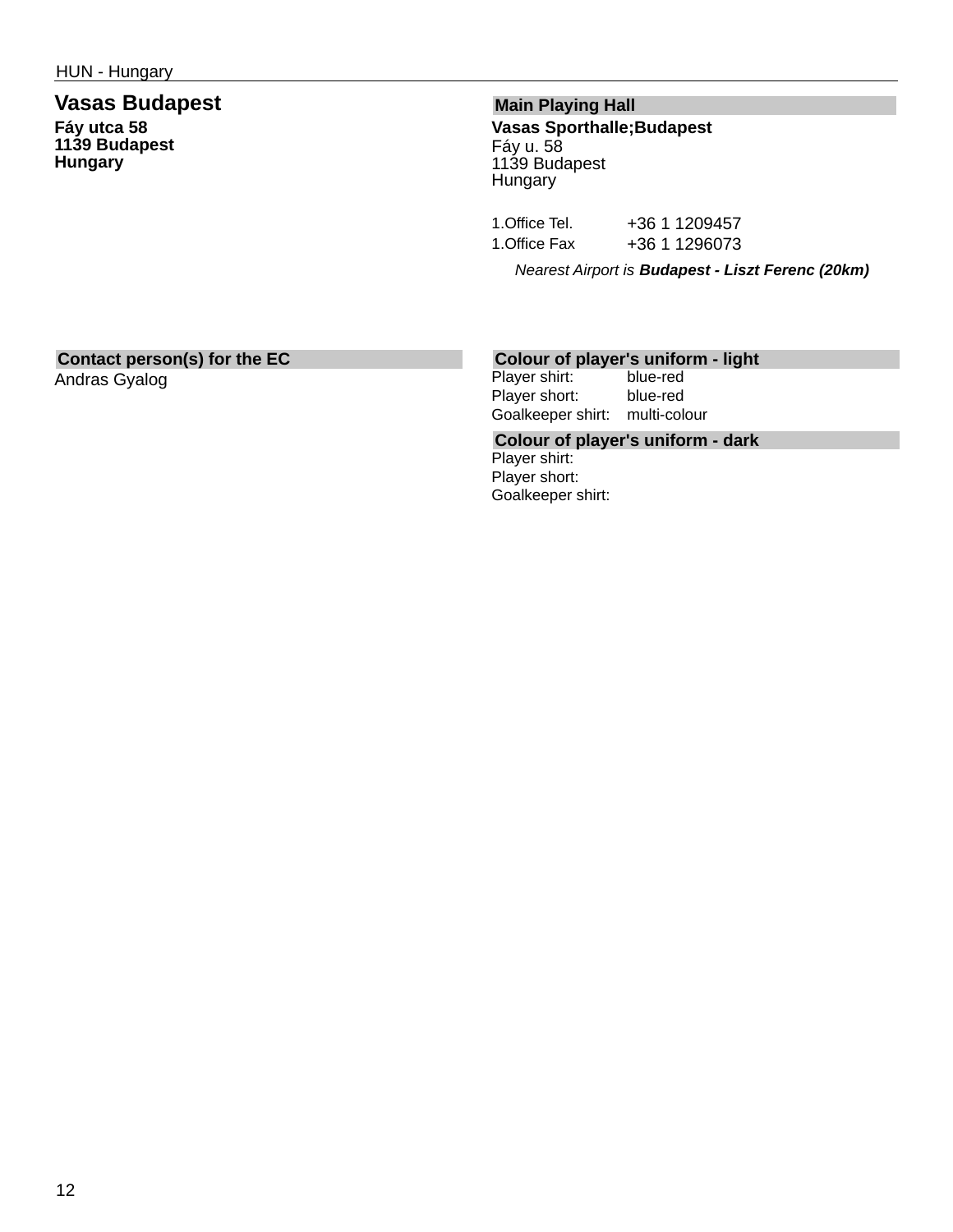### **EOS Siracusa Ronco Quacinella 3-4 96100 Siracusa Italy**

Email eoscampione2000@tim.it

# **Contact person(s) for the EC**

# **Colour of player's uniform - light**<br>Player shirt: white/blue

Player shirt: Player short: blue Goalkeeper shirt: multi colour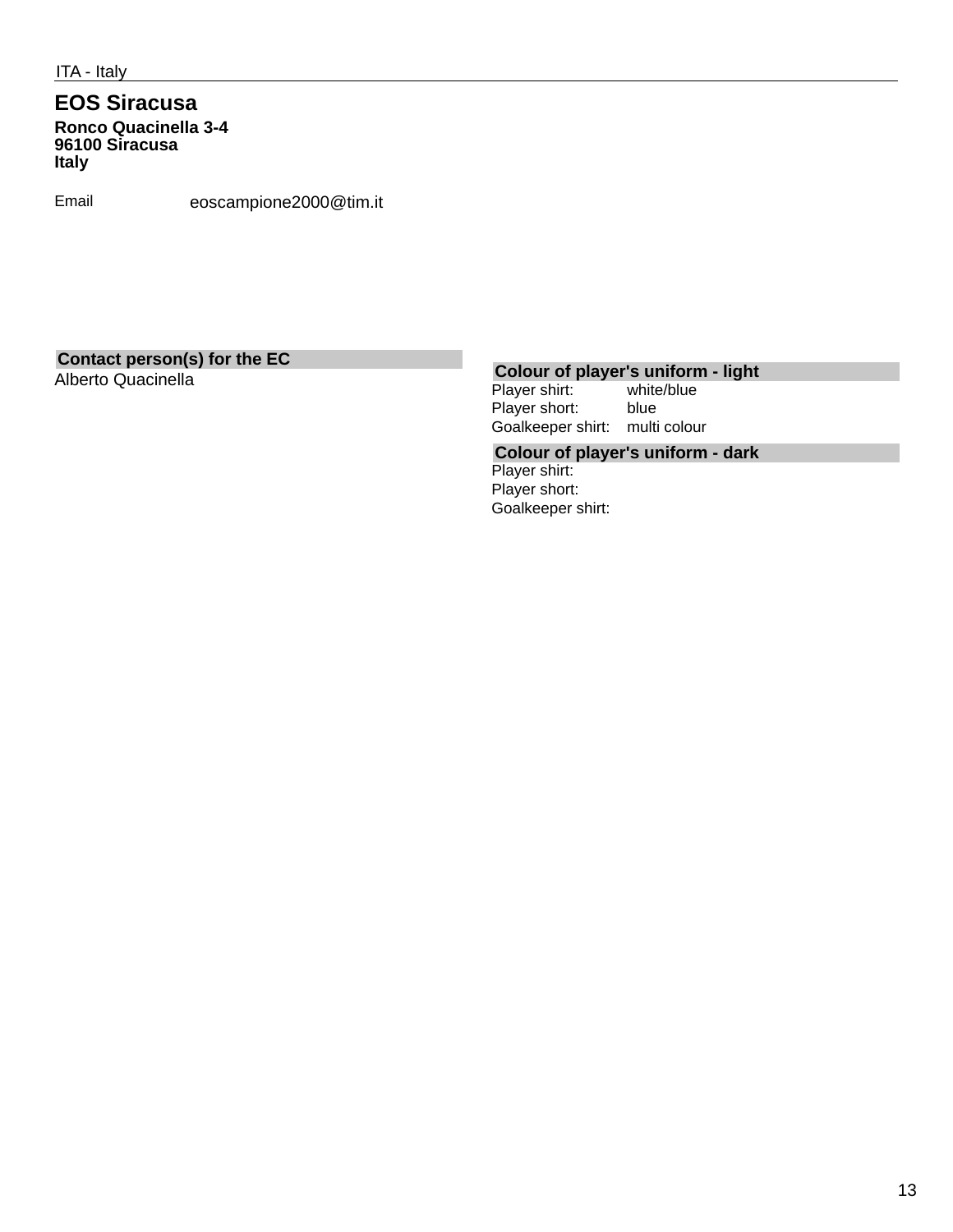### **Panevezio Levuo Jaksto 1 5 300 Panevezys Lithuania**

# **Contact person(s) for the EC**

# **Colour of player's uniform - light**<br>Player shirt: vellow

Player shirt: Player short: blau Goalkeeper shirt: grey-white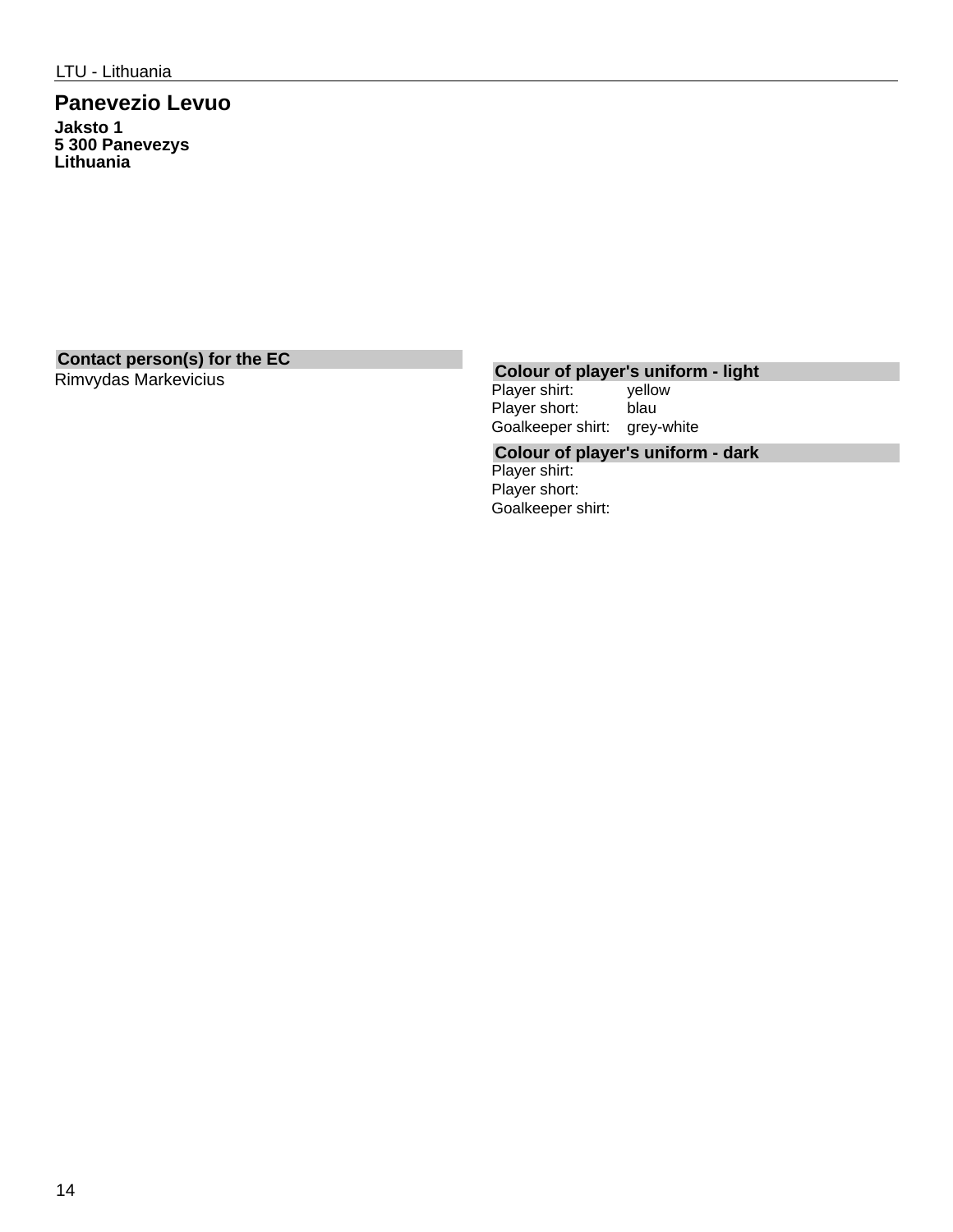## **RK Skopje**

**Stankovic Svetislav Jani Lukrovski 5-2-40 Skopje FYRO Macedonia**

### **Main Playing Hall**

**Sportska Sala "Avtokomanda"** Jani Lukrovski Br. 6 1000 Skopje FYRO Macedonia

| 1. Office Tel. | +389 23 172621 |
|----------------|----------------|
| 1.Office Fax   | +389 23 172621 |

*Nearest Airport is Skopje-Alexander the Great (21km)*

### **Contact person(s) for the EC**

Svetislav Stankovic

### **Colour of player's uniform - light**

Player shirt: white Player short: white Goalkeeper shirt: multicolour

# **Colour of player's uniform - dark**

Player shirt: Player short: blue Goalkeeper shirt: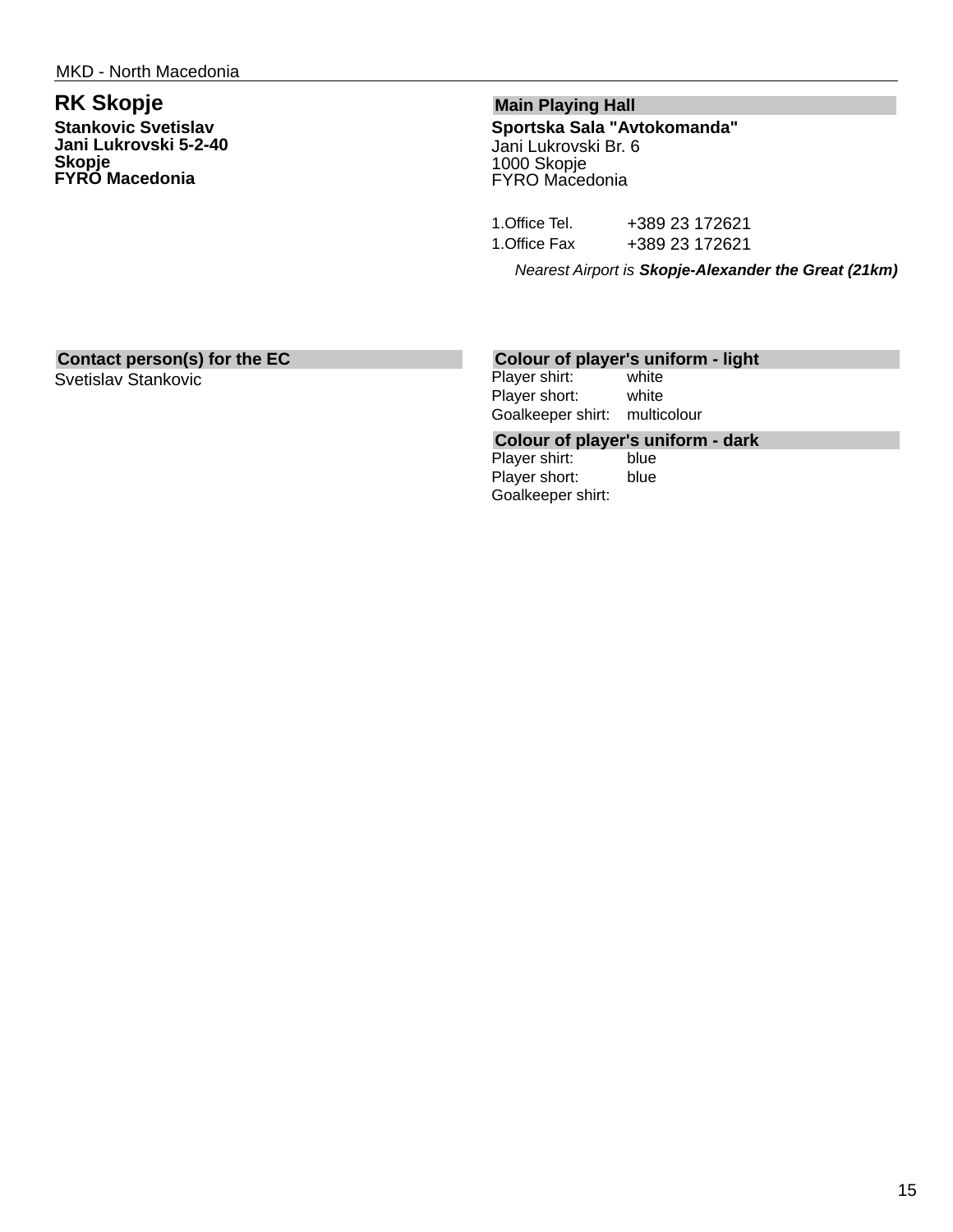### **Van Riet Nieuwegein Aart de Gelderhage 7**

**3 437 KB Nieuwegeim Netherlands**

### **Main Playing Hall**

**Sportcentrum Merwestein,Nieuwegeim** Brinkwal 1 3 432 Nieuwegeim Austria

| 1.Office Tel. | +31 30 6046475 |
|---------------|----------------|
| 1.Office Fax  | +31 30 6053449 |

*Nearest Airport is Amsterdam/Schipol (50km)*

### **Contact person(s) for the EC**

T. De Jong

### **Colour of player's uniform - light**

Player shirt: Player short: Goalkeeper shirt: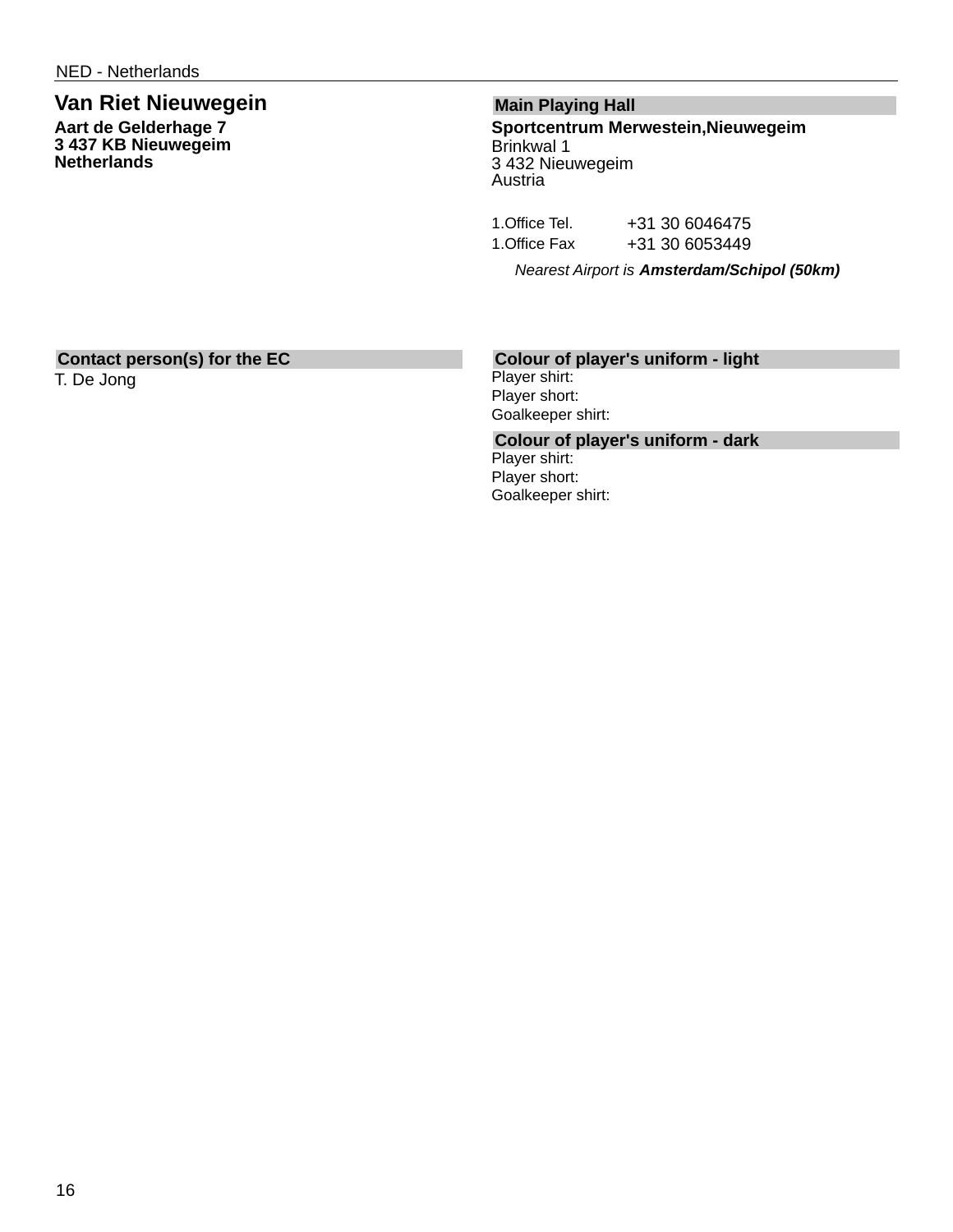### **Nordstrand Oslo Vangen 3 1163 Oslo Norway**

| Tel. - Office  | +47 97 773000             |
|----------------|---------------------------|
| Tel. - Private | +47 92 892480 (mobile)    |
| Fax - Office   | +47 23 382189             |
| Email          | nde@nordstrand-if.no      |
| Homepage       | www.nordstrandhandball.no |
|                |                           |

### **Main Playing Hall**

**Bjornholthallen** Slimeveien 17 1277 Oslo Norway

*Nearest Airport is Oslo - Gardermoen (45km)*

### **Contact person(s) for the EC**

Magne Jakobsen

### **Alternative Playing Hall**

**Oppsal Arena,Oslo** Vetlandsveien 49 0671 Oslo Norway

1. Office Tel. +47 45 224612

*Nearest Airport is Oslo - Gardermoen (46km)*

# **Colour of player's uniform - light**

Player shirt: Player short: blue Goalkeeper shirt: red

### **Colour of player's uniform - dark**

Player shirt: Player short: Goalkeeper shirt: dark blue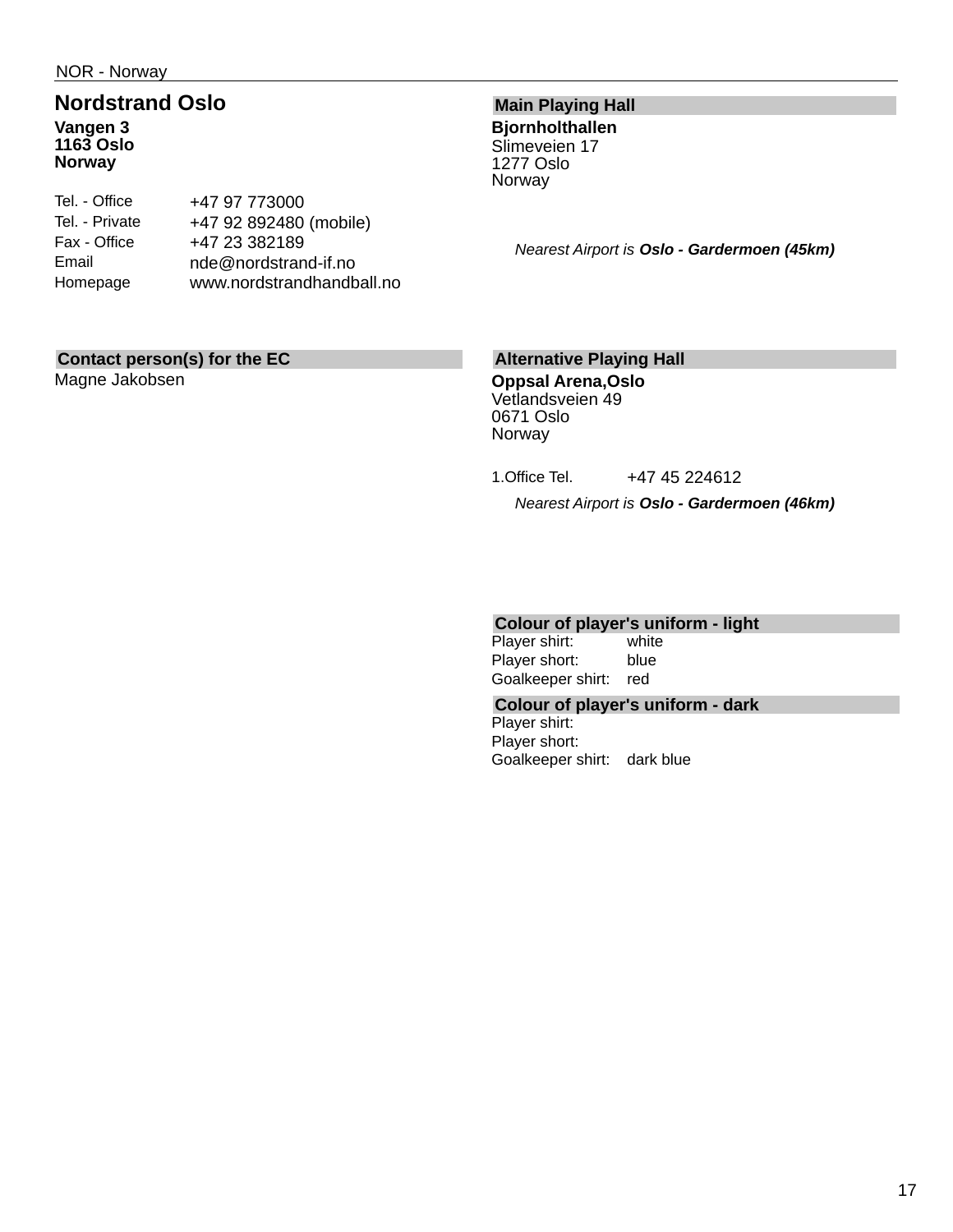## **EB Start Elblag**

**S.Tomczynski ul. Grunwaldzka 135 82300 Elblag Poland** Email Homepage zarzad@eksstart.pl http://www.eksstart.pl/index.php

### **Main Playing Hall**

**Hala Sportowo Widowiskowa Elblag** ul Grunwaldzka 135 82300 Elblag Poland

1. Office Tel. +48 55 6256200 1. Office Fax +48 55 6256202

*Nearest Airport is Gdansk - Lech Walesa (75km)*

### **Contact person(s) for the EC**

Stanislaw Tomczynski

### **Colour of player's uniform - light**

Player shirt: white Player short: black Goalkeeper shirt: red/green/black

## **Colour of player's uniform - dark**

Player shirt: Player short: black Goalkeeper shirt: black/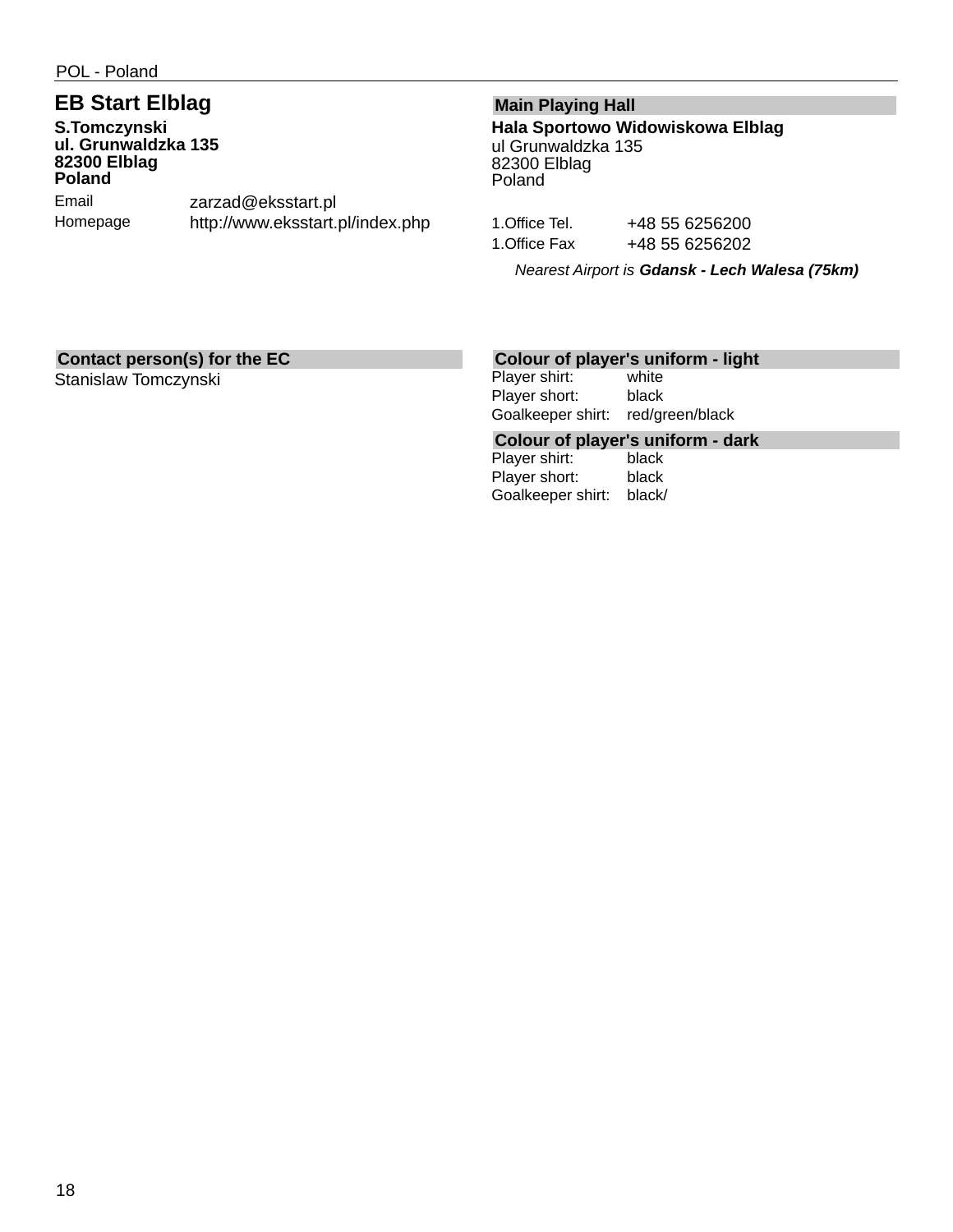### **"Otelul" Galati Str. Closca 2-3 800324 Galati Rumania**

| Tel. - Office  | +40 336 802058            |
|----------------|---------------------------|
| Tel. - Private | +40 743 077757            |
| Fax - Office   | +40 336 802058            |
| Email          | hcdanubiusgalati@yahoo.ro |
| Homepage       | www.hcdanubius.ro         |
|                |                           |

### **Contact person(s) for the EC**

Pantea Dan

### **Main Playing Hall**

**Sala Sporturilor "Siderurgistul"** Closca Nr. 2-3 800324 Galati Rumania

1. Office Tel. +40 236 498666 1. Office Fax +40 236 498666

*Nearest Airport is Henri Coanda, Bucuresti (235km)*

### **Colour of player's uniform - light**

Player shirt: blue<br>Player short: green Player short: Goalkeeper shirt: blue

## **Colour of player's uniform - dark**

Player shirt: Player short: black Goalkeeper shirt: red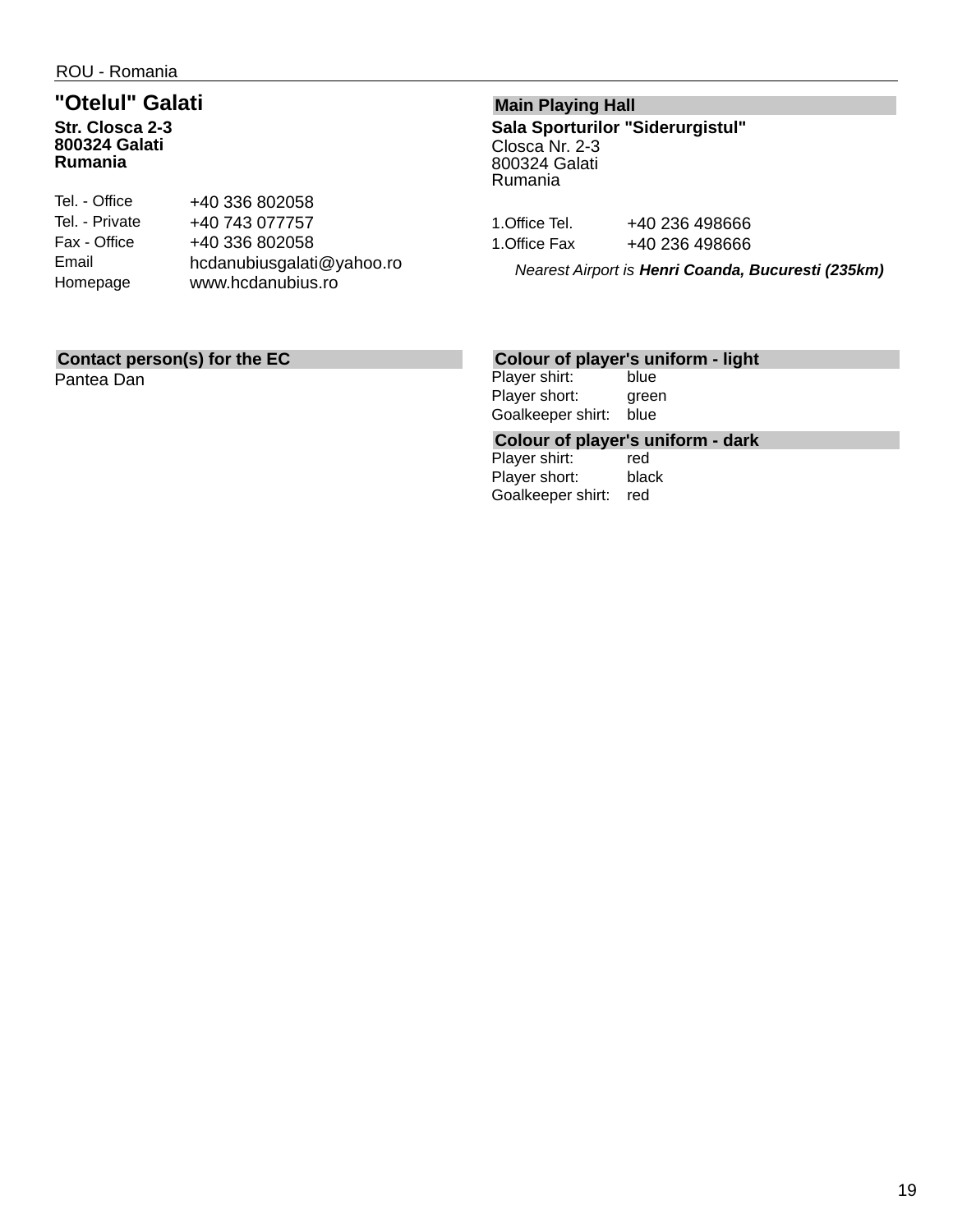### **SC A-ELITA Krasnador**

**Moscowskaja str. 65, korp. 20 350072 Krasnodar Russia**

### **Main Playing Hall**

**Sporthall of the Academy of Physical** Str. Budennogo 161 350015 Krasnodar Russia

1. Office Tel. +70 8612 553565 1. Office Fax +70 8612 557981

*Nearest Airport is Krasnodar (15km)*

### **Contact person(s) for the EC**

Evgenij Trefilov

### **Colour of player's uniform - light**

Player shirt: red-green Player short: red-green Goalkeeper shirt: mulitcolour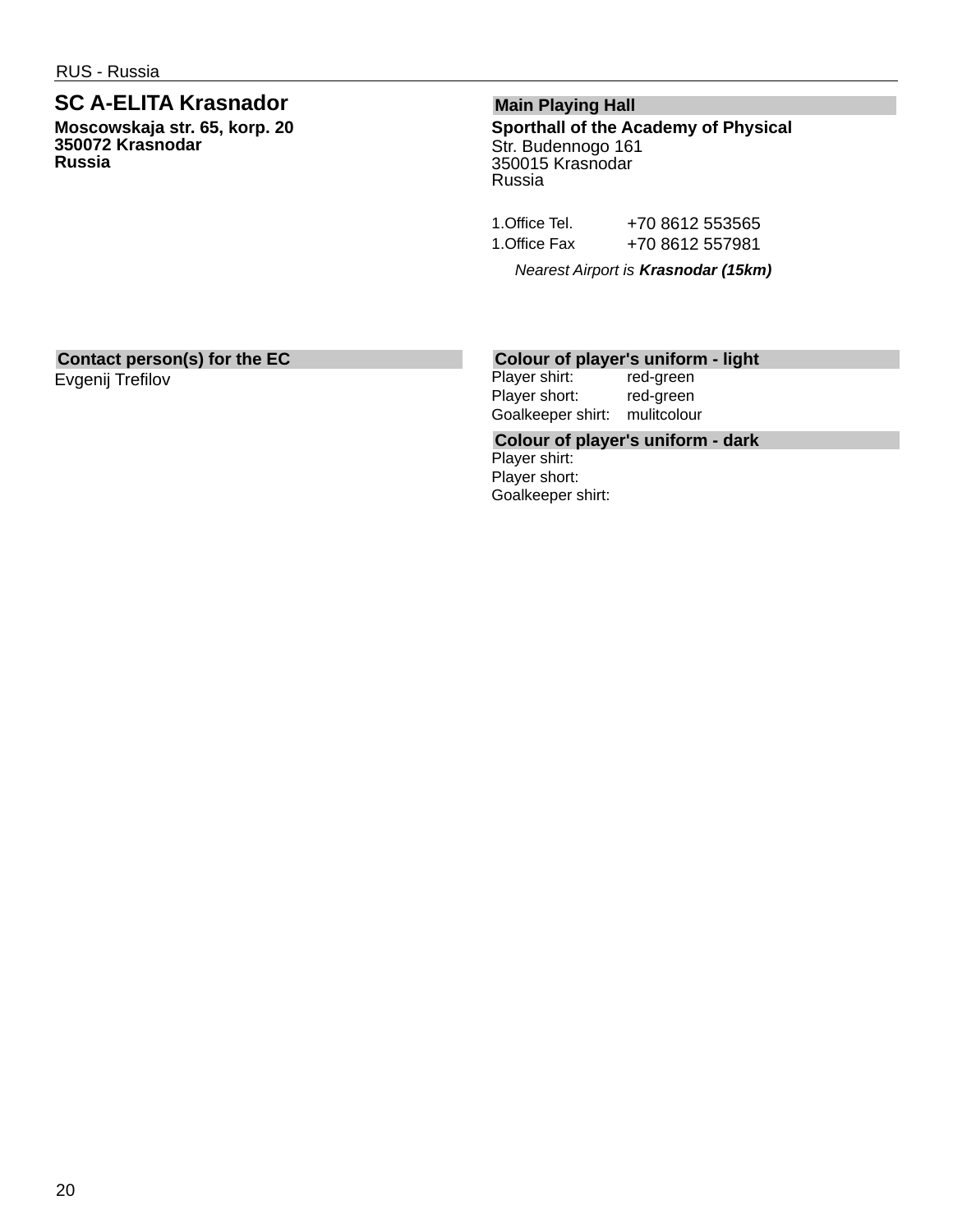### **RK M. Degro Piran Liminjanska Cesta 78, Lucija 6320 Portoroz Slovenia**

### **Main Playing Hall**

**Sportna Dvorana Lucija,Portoroz** Liminjanska 78, Lucija 6320 Portoroz Slovenia

1.Office Tel. +386 5 6775066

*Nearest Airport is Ronchi Trieste (ITA) (90km)*

### **Contact person(s) for the EC** Julij Pinter

# **Colour of player's uniform - light**

Player shirt: Player short: blue Goalkeeper shirt: red/green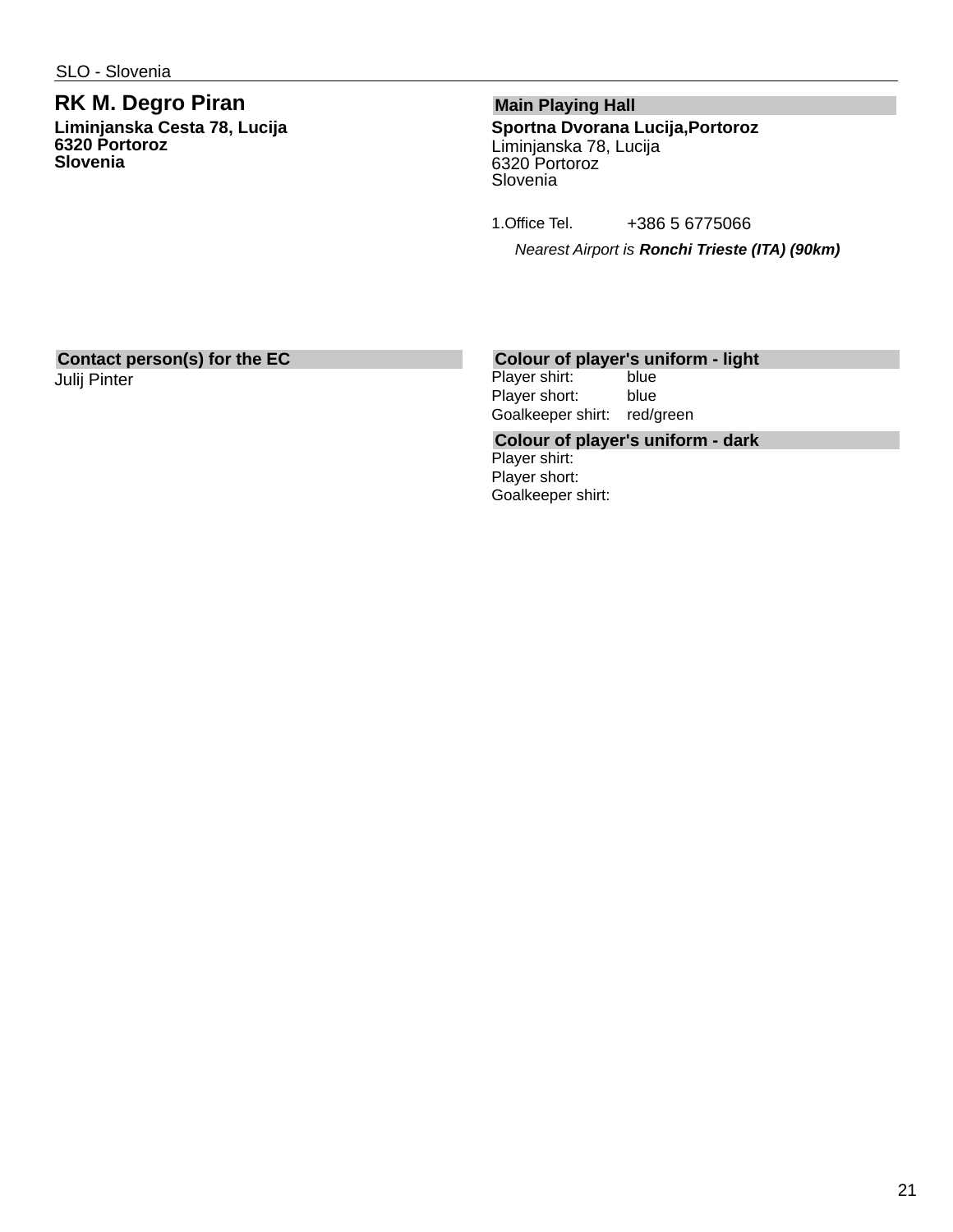## **ZMC Amicitia Zürich**

**Buchholzstr. 144 8053 Zürich Switzerland**

| Tel. - Office  | +41 61 9851261                |
|----------------|-------------------------------|
| Tel. - Private | +41 56 6318477                |
| Fax - Office   | +41 1 3818578                 |
| Email          | anette.rebsdorf@memo.ikea.com |
| Homepage       | www.zmc-amicitia.ch           |
|                |                               |

### **Contact person(s) for the EC**

Anette Rebsdorf Email - Standard anette.rebsdorf@freesurf.ch

### **Main Playing Hall**

**Saalsporthalle Zürich** Giesshübelstrasse 41 8045 Zuerich **Switzerland** 

| 1.Office Tel. | +41 44 4687700                 |
|---------------|--------------------------------|
| 1.Office Fax  | +41 44 4687710                 |
| 1.e-Mail      | lutz.saalsporthalle@bluewin.ch |

*Nearest Airport is Zürich - Kloten (20km)*

### **Alternative Playing Hall**

**Sporthalle Utogrund,Zürich** Dennlerstrasse 43a 8047 Zürich **Switzerland** 

1.Office Tel. +41 44 4139797

*Nearest Airport is Zürich - Kloten (11km)*

### **Colour of player's uniform - light**

Player shirt: orange Player short: black Goalkeeper shirt: grey

### **Colour of player's uniform - dark**

Player shirt: Player short: Goalkeeper shirt: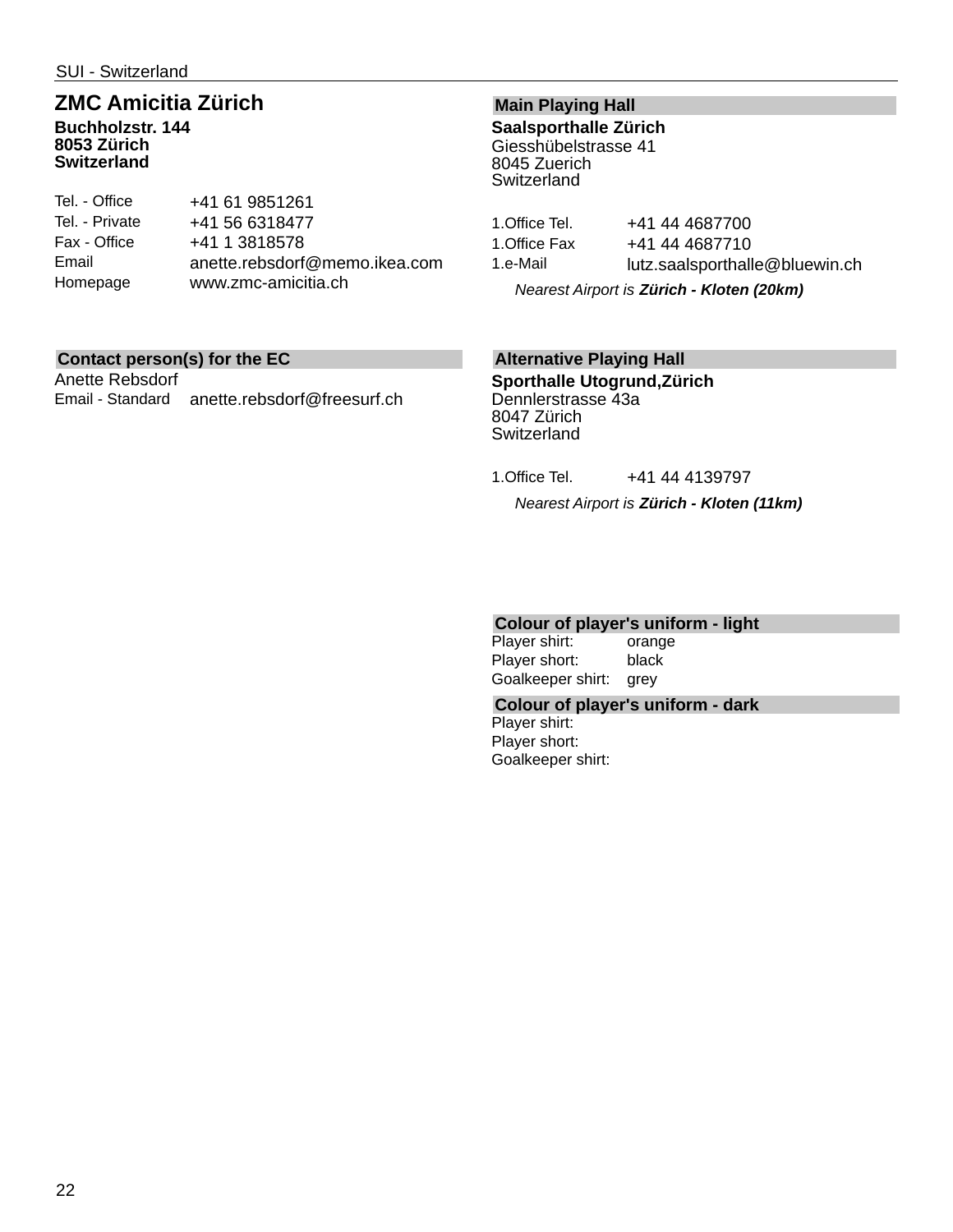## **PTT Türk Telekom Spor Kulübü**

**A.S.G. Müd Kampüsü ici Aydinlike 06050 Ankara Turkey**

### **Main Playing Hall**

**Atatürk Spor Salonu,Ulus-Ankara** Cumhuriyet Cad. Ulus/Ankara **Turkey** 

| 1.Office Tel. | +90 312 3122363 |
|---------------|-----------------|
| 1.Office Fax  | +90 312 3101186 |
| 2. Office Fax | +90 312 3107419 |

*Nearest Airport is Ankara Esenboga (30km)*

#### **Contact person(s) for the EC** Yalcin Efe

**Colour of player's uniform - light**

Player shirt: Player short: blue-white Goalkeeper shirt: mulit colour